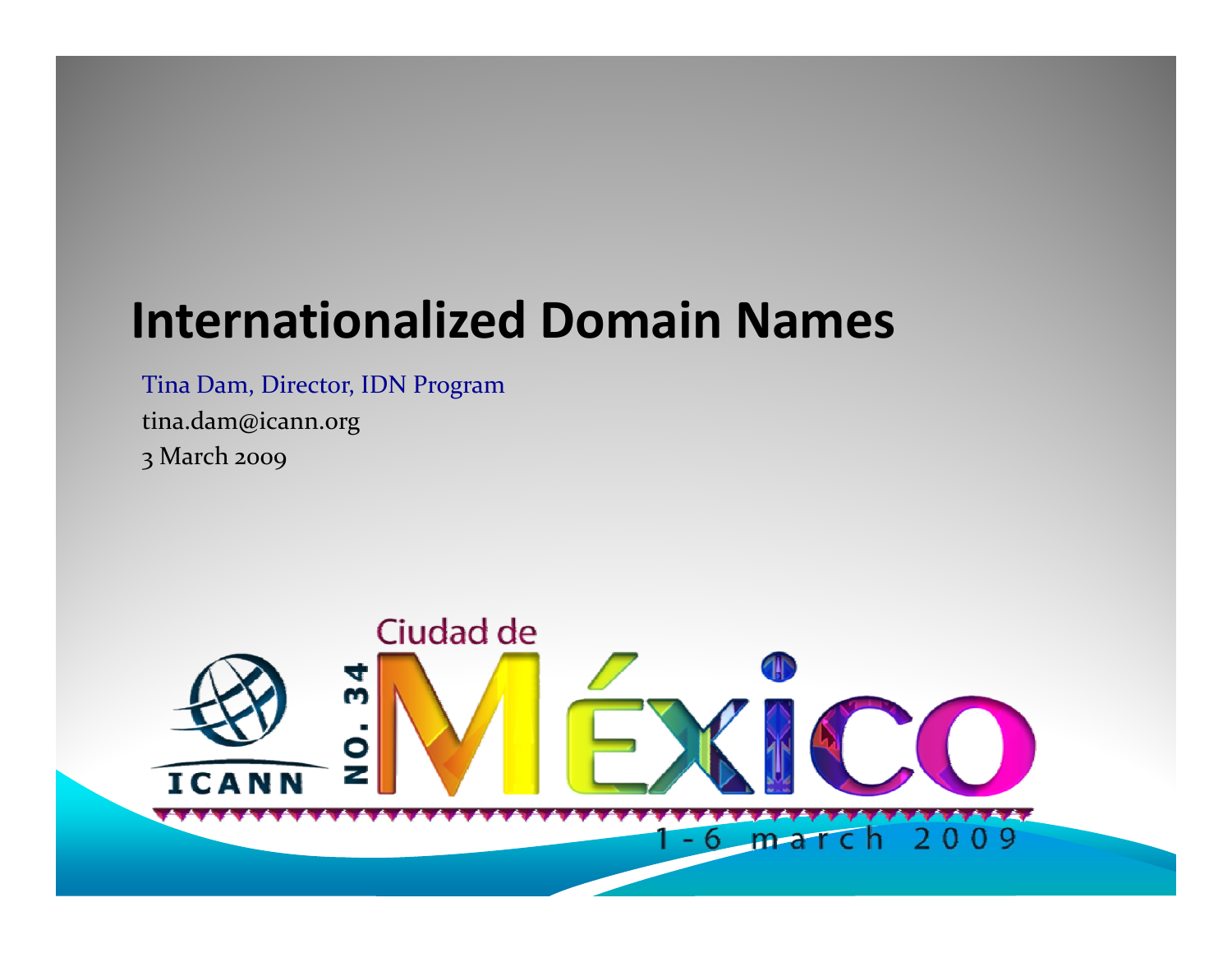

### IDN ‐ Discussions this week

- Community discussions working in the ICANN model
	- At-Large, ccNSO, GAC, GNSO, constituency, etc. collaborations
	- although remaining divided, is progressing
- IDN ccTLD Fast Track Process
	- Draft required Documentation of Responsibility
	- Financial models for some level of cost-recovery
		- will provide financial details to inform process (4-6 wks)
	- IDN Tables and variants
- IDN gTLD
	- # of chars in a string, especially CJK feedback
	- technical and policy adequate solution for implementation
- IDNA Technical standards
	- must be adhered to, potential focused session in Sydney  $\frac{2}{3}$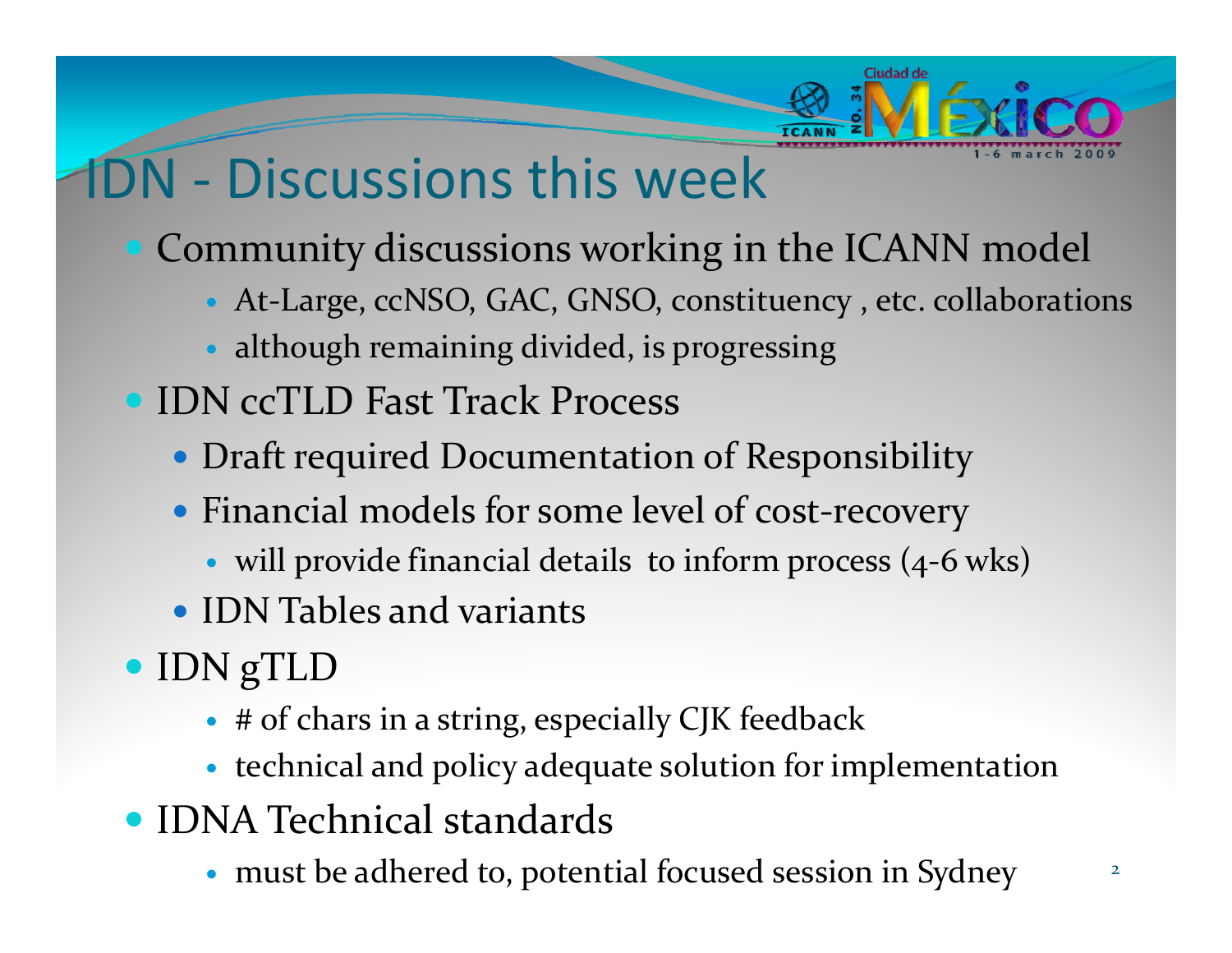## Detailed Overview

- Meetings during the Mexico meeting
- IDNs availability and progress
- Revised IDN ccTLD Draft Implementation Plan
	- Main topics discussed this week:
		- $\bullet$ Documentation of Responsibility
		- Financial Model
		- $\bullet$ • IDN Tables and Variants
		- Contention Prevention and Solutions
- IDN gTLDs
	- # of characters in a gTLD string
- IDN Technical Focus
	- Why technical standards are necessary
	- IDNA protocol revision status  $3<sup>3</sup>$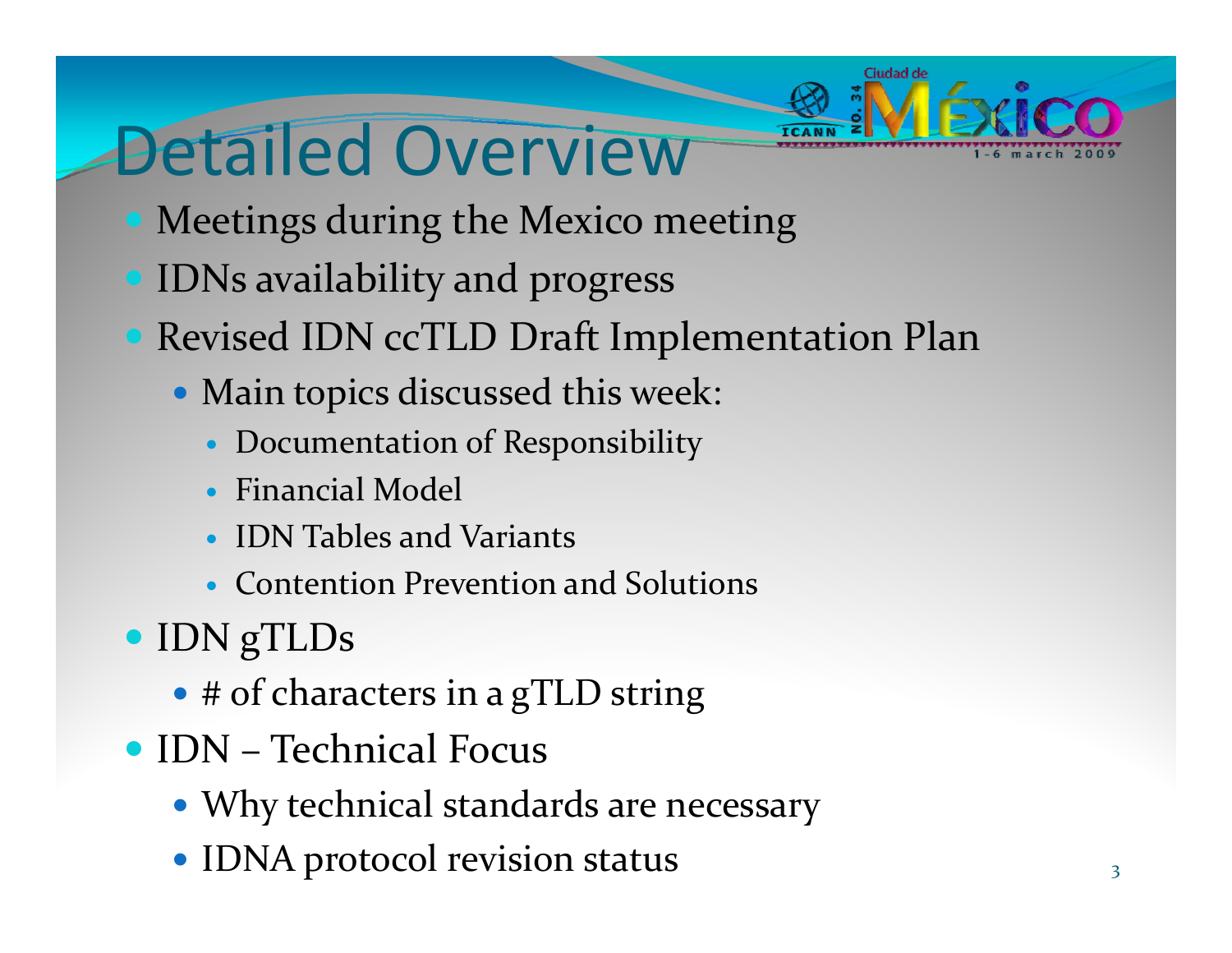# Meetings, Mexico City

- At-Large Summit focus on IDNs
	- Particular focus on user expectation and needs in relation to functionality of IDN ccTLDs and IDN gTLDs
- GAC full day sessions on IDN ccTLD Fast Track Process
	- Particular attention: Documentation of Responsibility, financial model, and technical aspects
	- GAC communiqué recommending voluntary arrangements, and models http://gac.icann.org
- ccNSO, several sessions focused on IDN ccTLDs
	- Particular attention: Documentation of Responsibility, financial model, and technical aspects
	- ccNSO resolution recommending voluntary arrangements, and models <u>[http://ccnso.icann.org](http://ccnso.icann.org/)</u>
- GNSO and constituency meetings focused on IDN gTLDs and IDN ccTLDs – and many more…..  $\qquad \qquad \hbox{4}$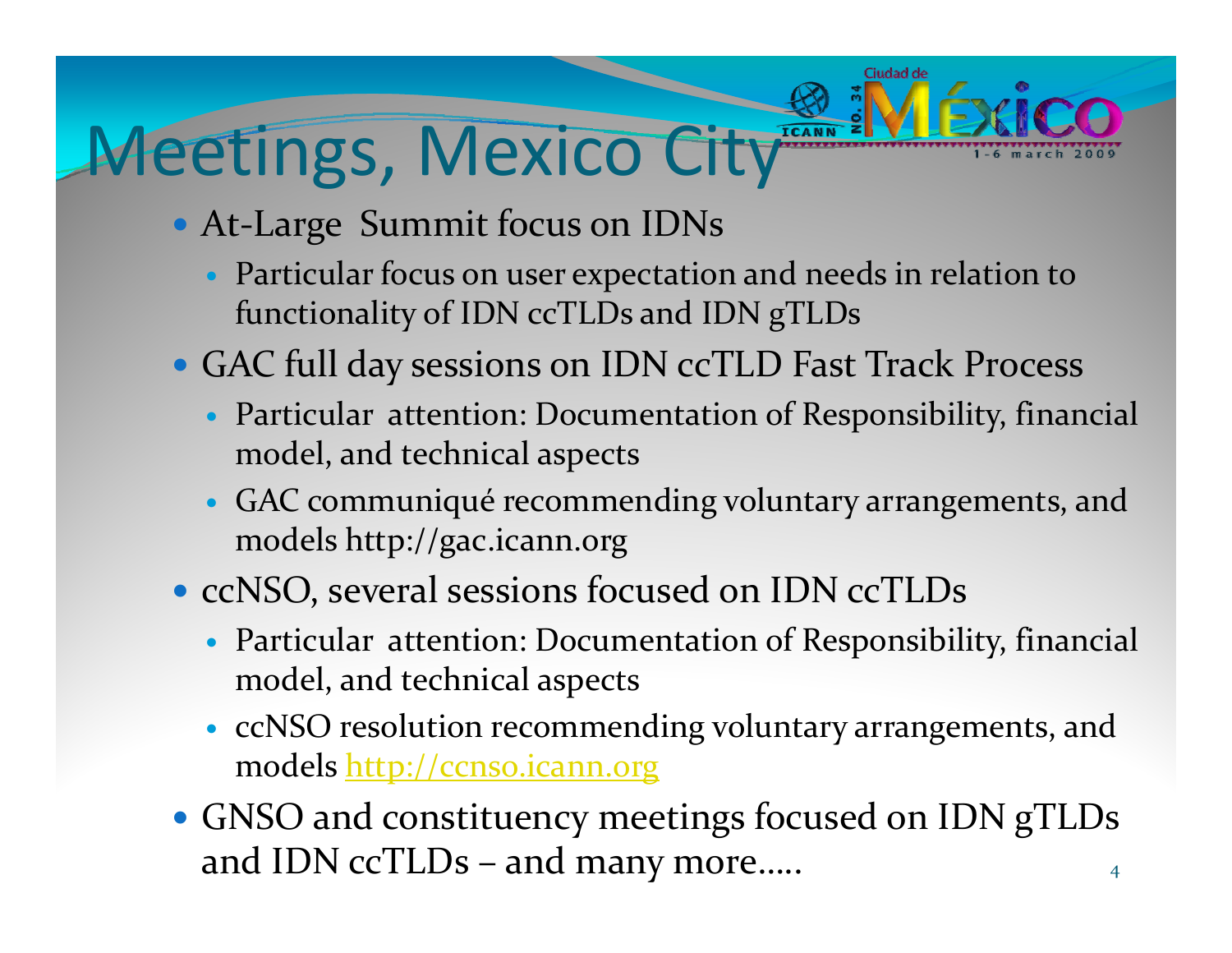# IDNs so far…

- IDNs have existed as second level since 2003
	- under web protocol standards (under revision IETF)
	- some email clients (standard underway IETF)
- We also need IDN TLDs
	- $\bullet$ • 北京.中国; [xn--1lq90i. xn--fiqs8s]
	- y IDN .test TLDs since Sept <sup>2005</sup> (http://idn.icann.org)

| Domain<br><b>Availability</b>    | <b>ASCII</b> domain<br>names<br>$(a, b, \ldots, z), (o, 1, \ldots, 9), (-)$ | domainname.TLD<br>icann.org            |
|----------------------------------|-----------------------------------------------------------------------------|----------------------------------------|
| <b>Today</b>                     | <b>IDN</b> second level                                                     | 실례.TLD<br>-under various existing TLDs |
| <b>Future</b><br><b>Addition</b> | <b>IDN TLDs</b>                                                             | 실례. 테스트                                |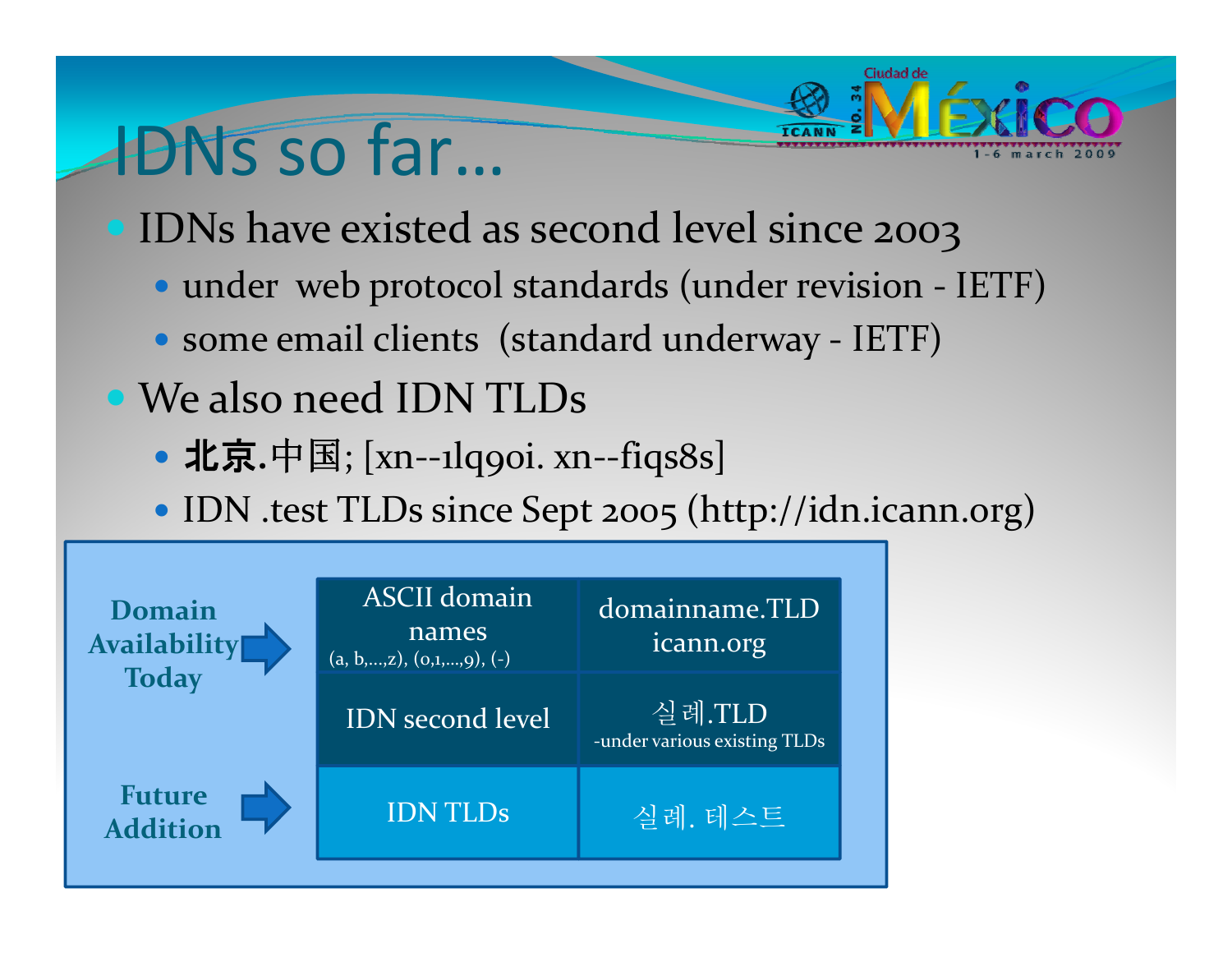

# IDN availability so far

- **Per community request, ICANN is making an attempt** to gather information about where IDNs are available at the second level.
- **First draft of map illustrating this availability :** 
	- y http://www.icann.org/en/maps/idntld.htm
- Please provide us with corrections and additions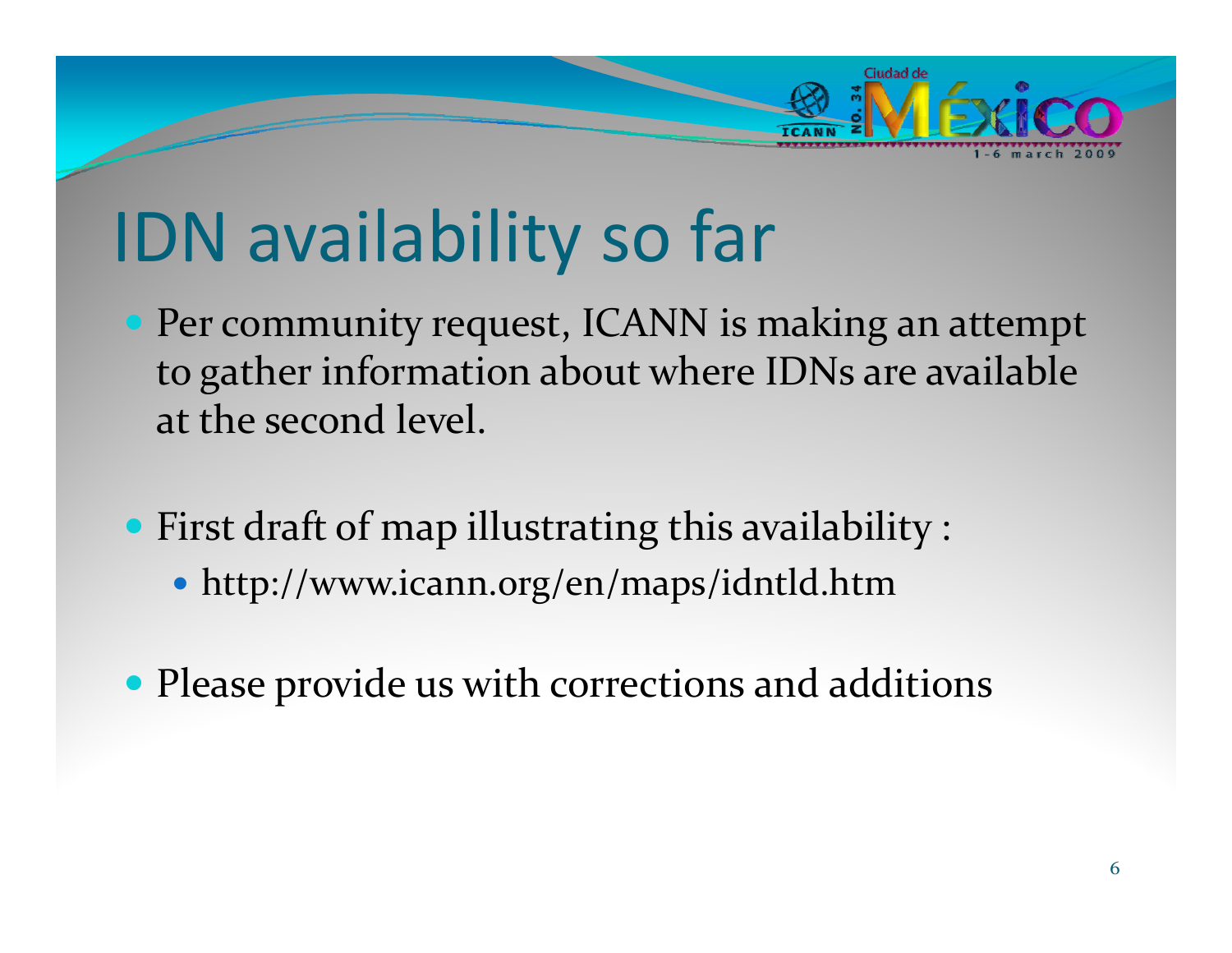

## IDN TLD Processes

- **Implementation of Country‐code IDNTLDs – FastTrack**
- **implementation of recommended policy from IDNC WG**
- ‐ **review of relationship and financial model for IDNTLD operators**
- ‐ **review of technical requirements for IDNTLD managemen<sup>t</sup>**
- ‐ **review of variant managemen<sup>t</sup>**

#### **Country‐code IDNTLDs – LongTerm**

- **Full policy that caters for all**
- ‐ **Follows the full ccNSO Policy Development Process**

#### **New GenericTLDs**

- ‐ **New ongoing policy for new gTLDs**
- ‐ **Includes internationalized domains**
- 7 ‐ **Focus on non‐ASCII squatting & confusingly similarity solutions**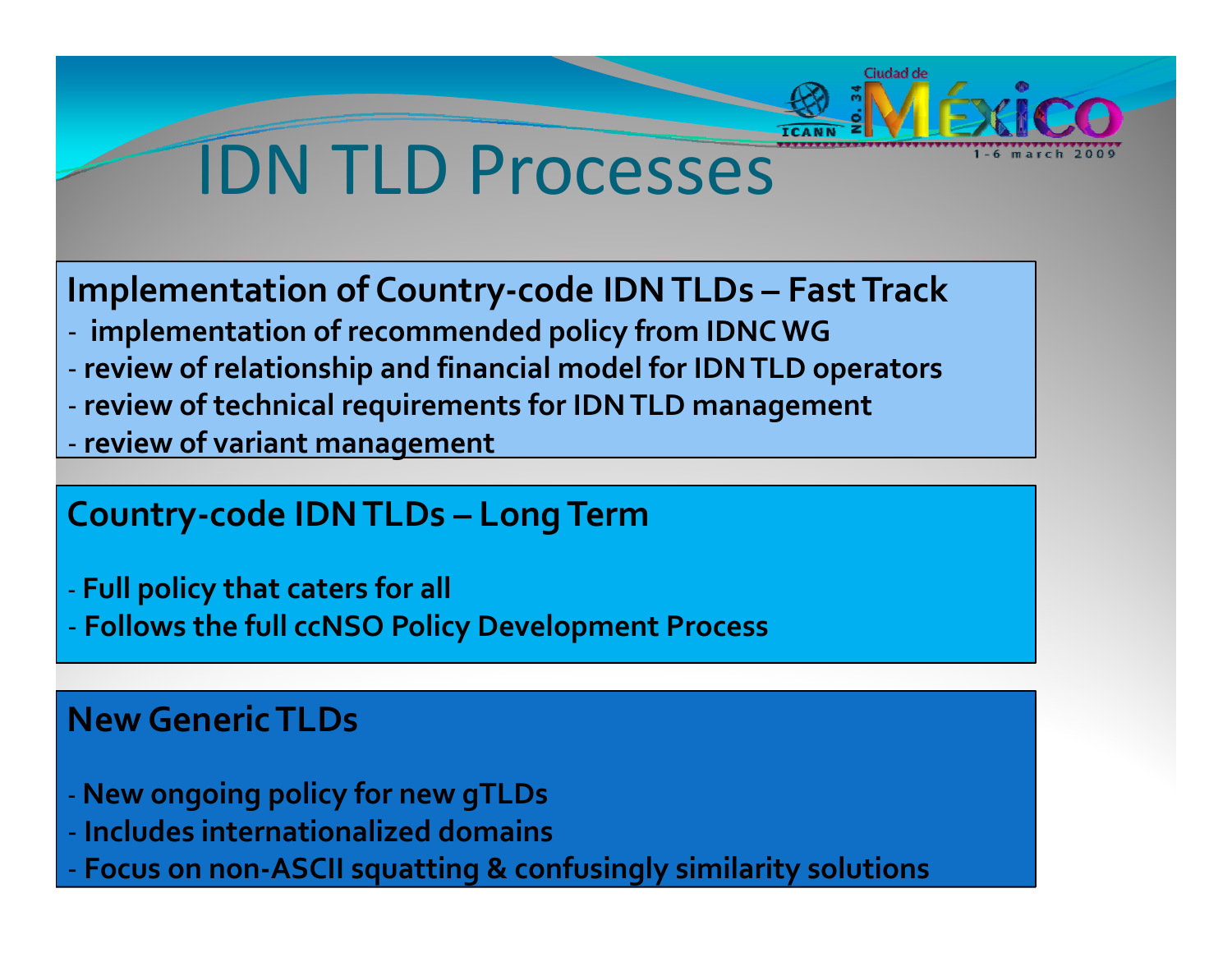## Revised IDN ccTLD



## Fast Track Draft Implementation Plan

- Released for public comments (until 6 April 2009)
	- Defined criteria for:
		- evidence of support or non-objection
		- DNS Stability Panel used technical review
		- ICANN contact through application process
	- Clarifications made on:
		- eligibility requirements
		- technical string req to be redefined per revision of IDNA protocol revision and IDN Guidelines
		- termination process includes contact to applicants
	- Further expertise needed on:
		- **•** meaningfulness criteria for strings
	- Further details provided on issues, Module 7 (as follows)  $_8$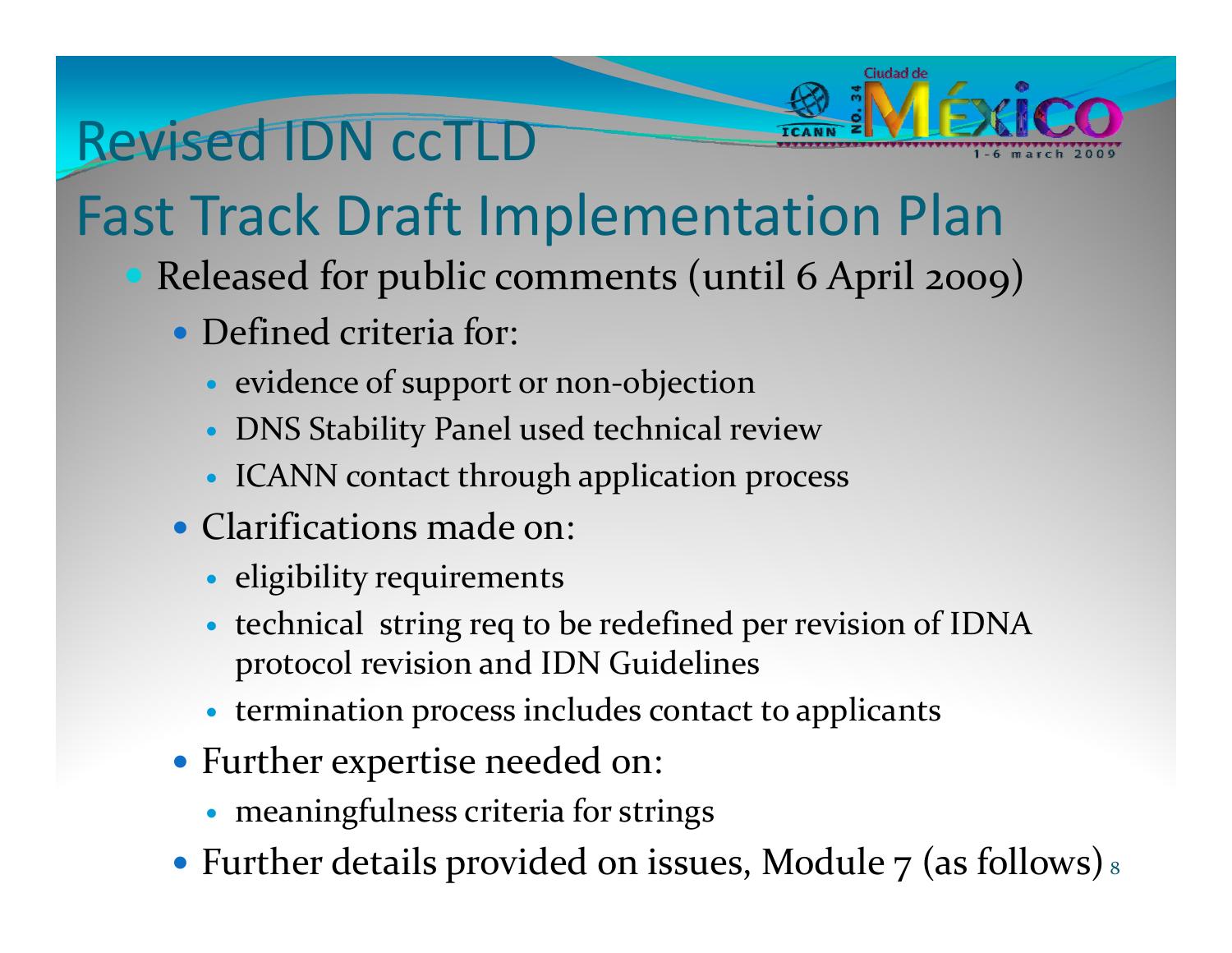

### **Proposed Details on:**

## **Documentation of Responsibility**

- Standard arrangement (DoR) between prospective IDN ccTLD operators and ICANN
- · Draft DoR posted for public comments, based on:
	- the existing ccTLD Framework
	- compliance with provisions for technical aspects
		- IDNA protocol
		- IDN Guidelines
	- received comment of previous Draft Impl. Plan
		- Broad variety for and against a required contract
- A separate paper on DoR specifics for public comments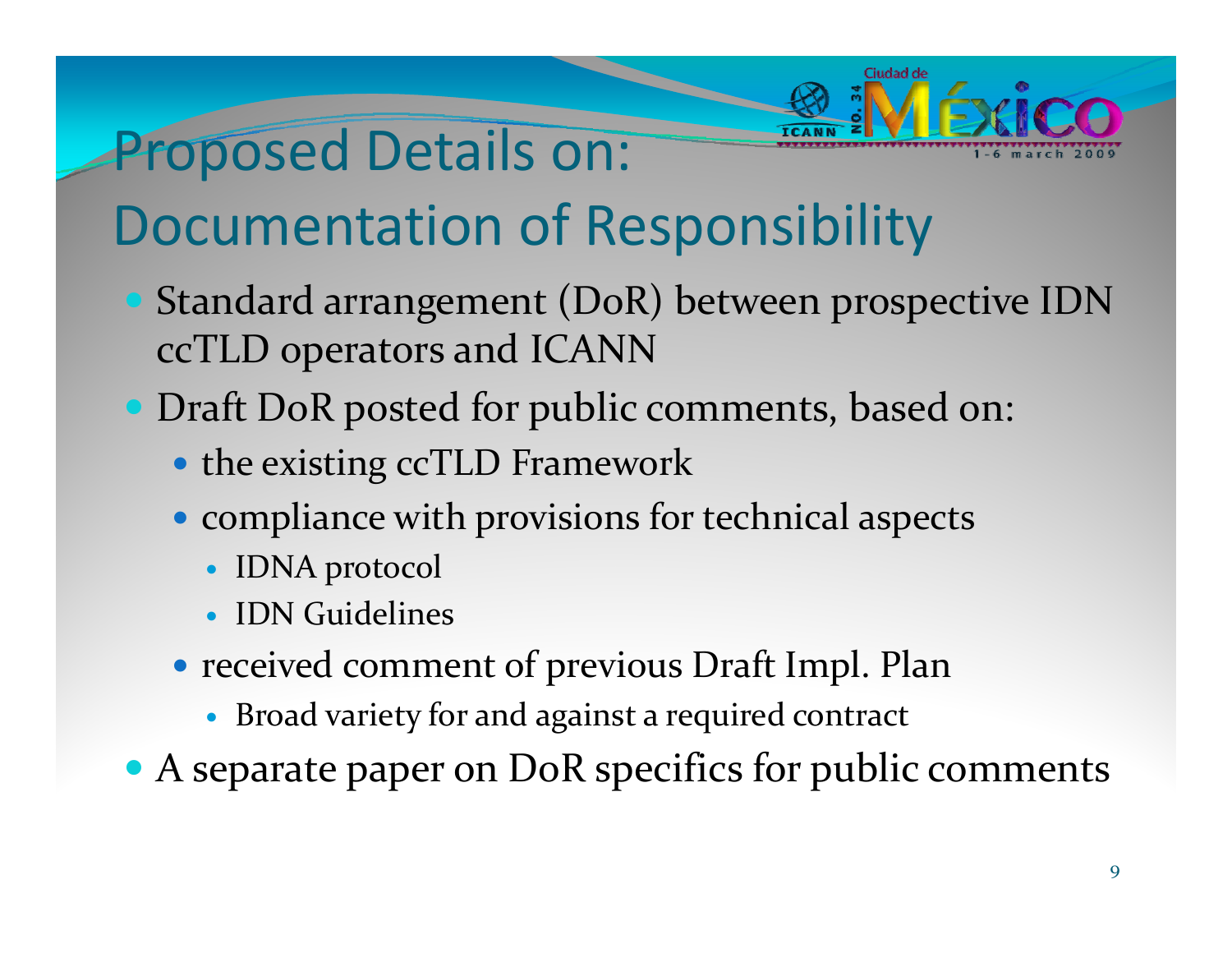

# Financial Model

- Received comments so far are split between
	- cost-recovery (like gTLD Program)
	- no fees or voluntary fees (like existing ccTLDs)
- Comparable activities aim at fair/equitable cost recovery
- ICANN standpoint:
	- new situation different from existing TLDs
	- requires some cost-recovery from the IDN TLD managers
- Additional details in Module 7
	- requesting feedback on fee components and level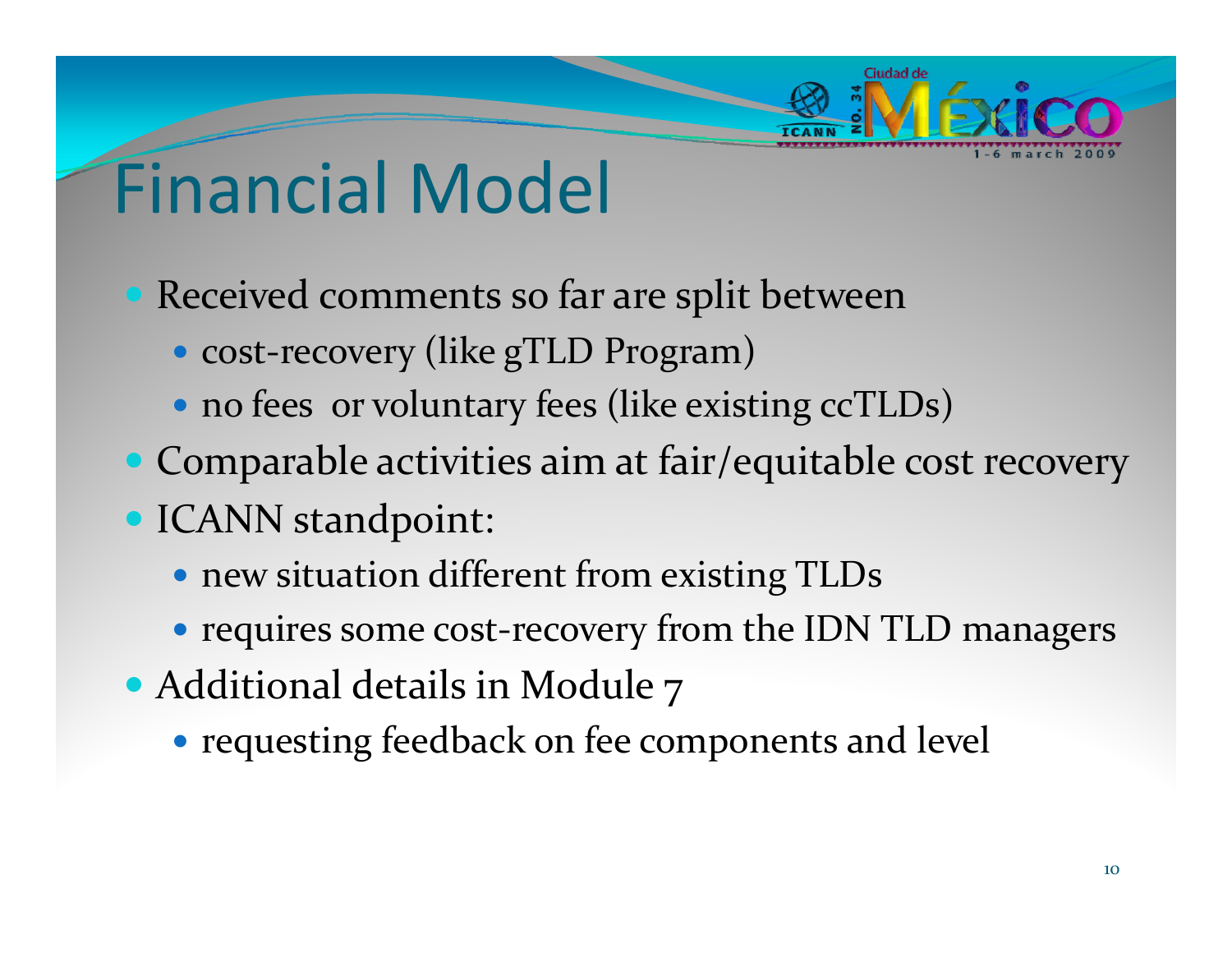## Proposed Details on: IDN Tables &Variant Management

- IDN Tables inform users and reduce confusion
	- based on a language, script, or sets thereof
	- a registry can use more than one table
- Proposal to urge coordination across language communities in developing tables
- ICANN usage of tables at top level:
	- Variant strings are either delegated or blocked
		- Due to linguistic usage of scripts within country/territory
		- Matching current second level policies and procedures
	- RFI reply analysis shows @7 variant strings allocated
- A separate paper with details posted for comments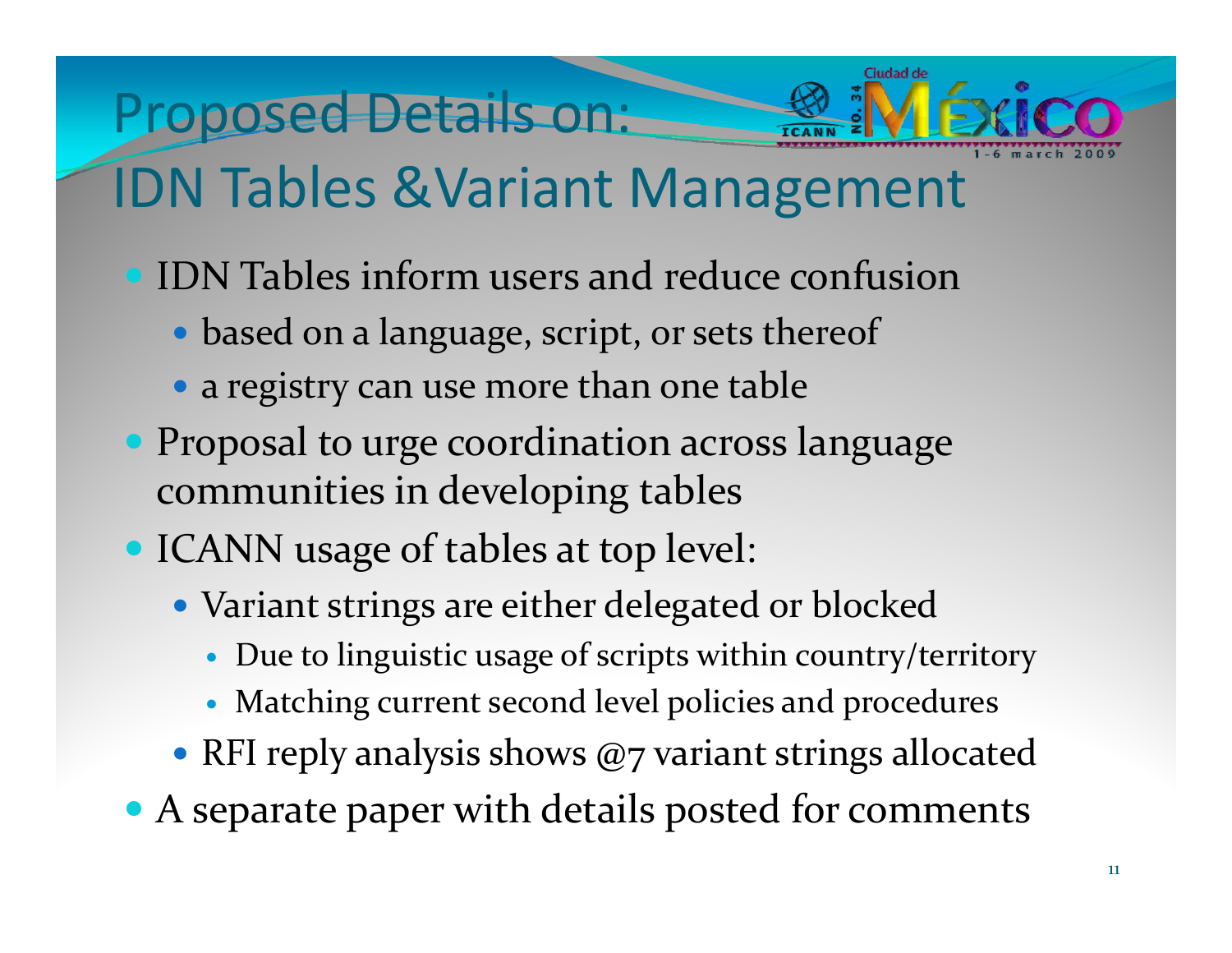### Preventing Contention

- Prevention of contention between
	- Fast Track requested IDN ccTLD strings
	- Existing TLD strings
	- Proposed strings in new gTLD applications
- Proposed rule:
	- A gTLD application approved by the ICANN Board & a validated IDN ccTLD string is considered "existing TLD"
		- $\bullet\,$  any other later application for the same string will be denied
		- Validated = meaningfulness confirmed, technical check passed
		- if contention is identified: new gTLD application is placed on hold, the IDN ccTLD reques<sup>t</sup> prevails (if passing validation)
		- $\bullet\,$  if both parties have government assent, both applications is placed on hold until contention is resolved between them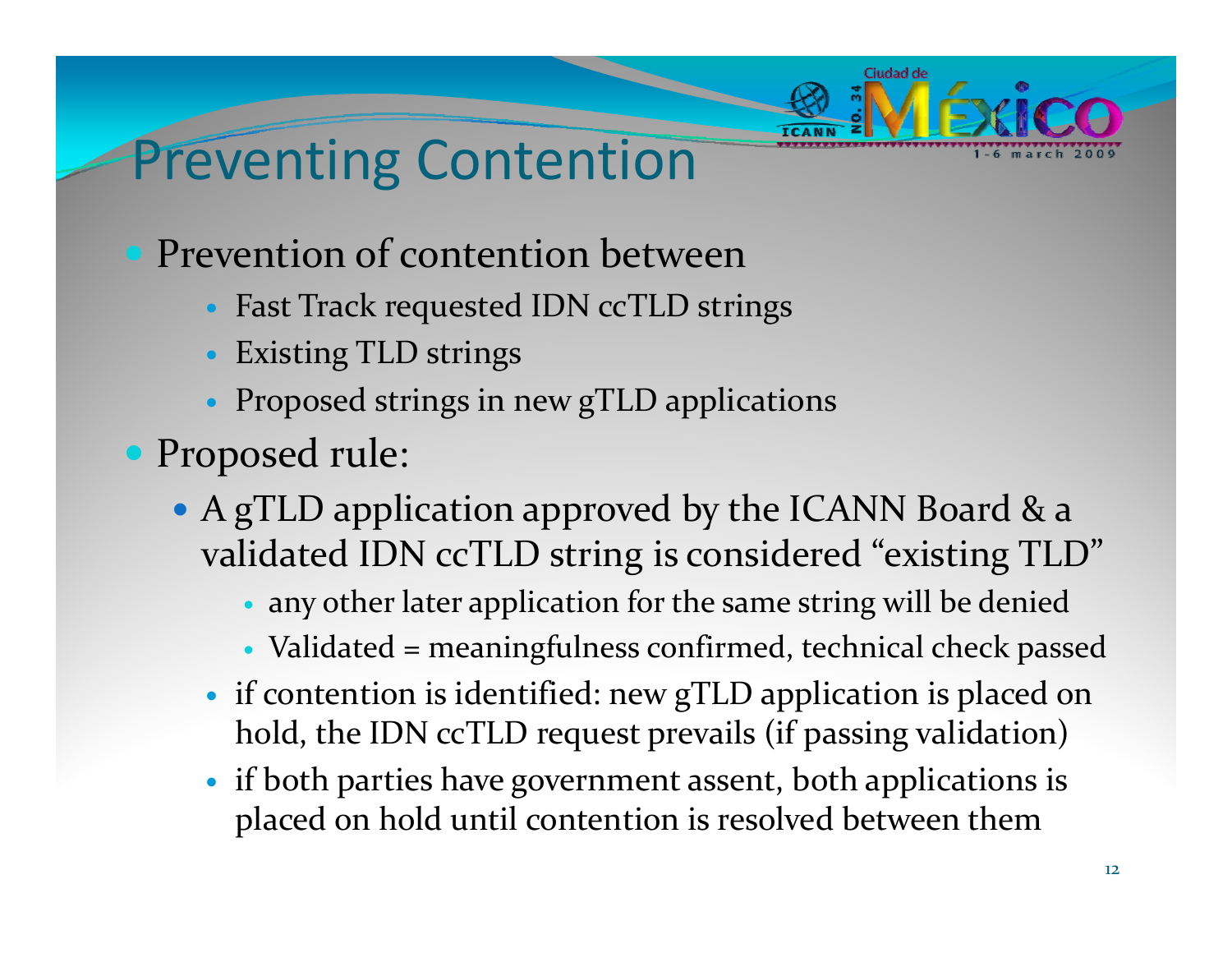## **IDN CCTLD Fast Track Process**

### - looking forward

- Reaching collaboration on outstanding issues
	- $\bullet$  DoR
	- Financial Model
	- IDN Tables and Variants Management
	- Contention Solutions
- Enabling the Finalization of the Implementation Plan
	- Board approval
	- Implementation of the process
	- Launch Fast Track Process
	- Allocate IDN ccTLDs
- Experience gained is input to the IDN ccTLD PDP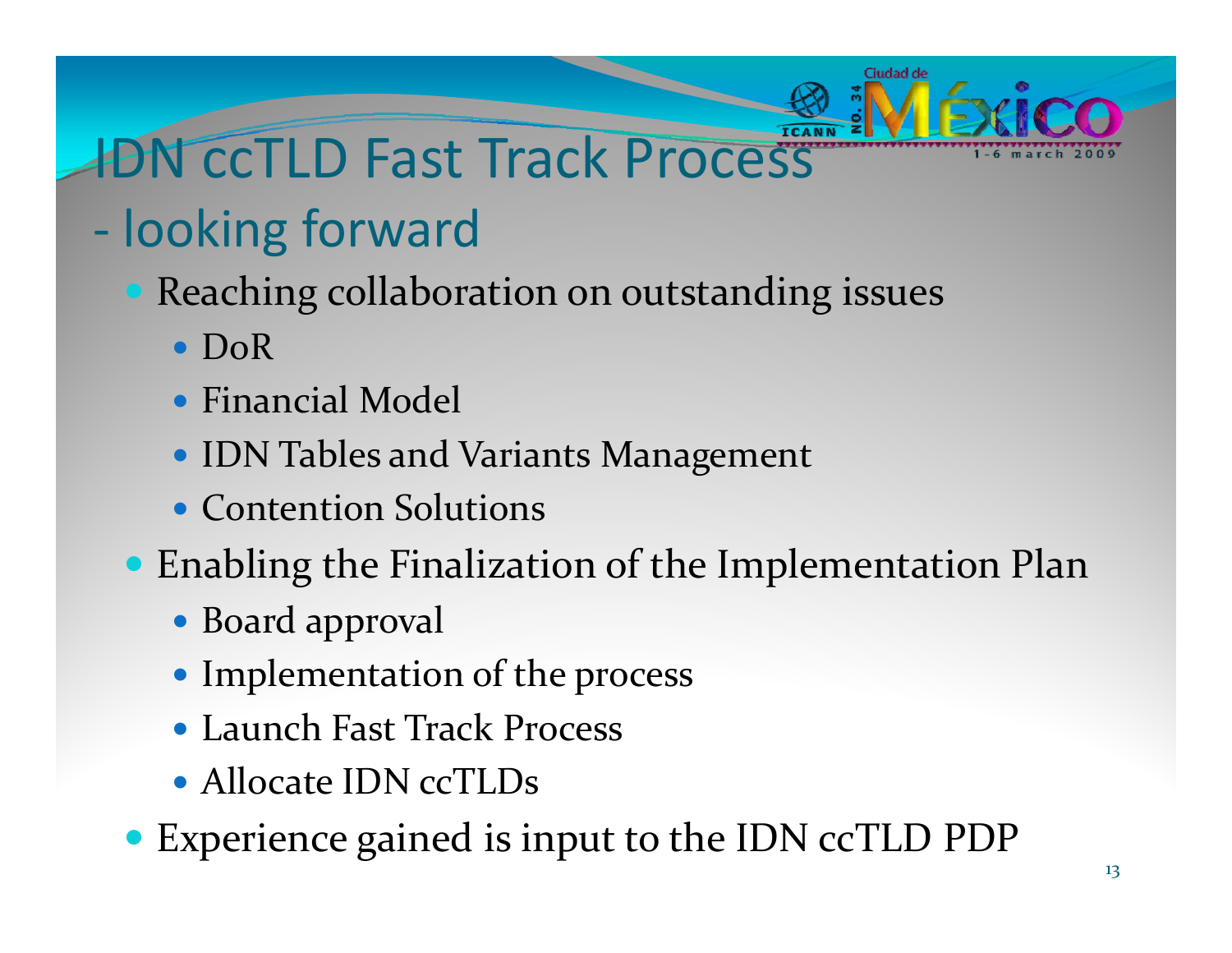# IDN gTLDs

- Part of ongoing program for new gTLDs
- **Main changes relating to IDNs in the Guidebook:** 
	- Technical string criteria, which will continue to evolve as the protocol revision in progressing
	- # of characters, in particular for CJK community
		- While it is understood that parts of the community have expressed <sup>a</sup> need for <sup>1</sup> and <sup>2</sup>‐char TLD strings, it was not possible to find <sup>a</sup> sound way of implementing this need
		- Requested feedback from community to set criteria
		- Much appreciated, ideas have been received this week that will continue to be worked upon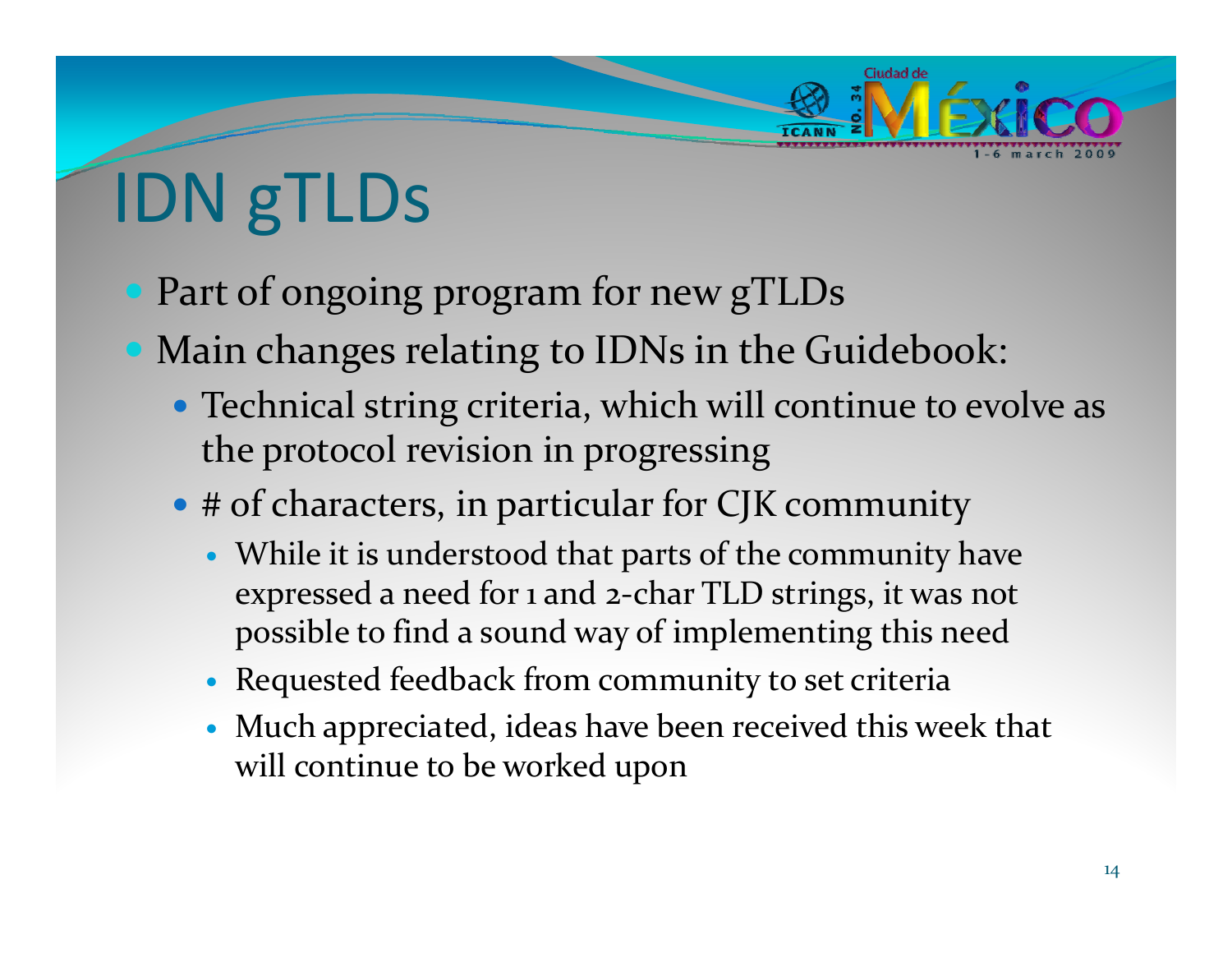## Why technical standards are necessary

- The term "protocol" designates a technical standard
	- Core set of protocols determine Internet functionality
		- The DNS is based on one of the most fundamental protocols
- The IDNA protocol is different and it is
	- entirely external to the DNS
	- functions at the application layer
	- basic DNS operation not changed by IDN introduction
	- Experience with IDNs shows multiple application implementations
		- Due to security problems, warning users => different experience
		- Different applications different responses
			- Blog-post with more details: http://blog.icann.org/2008/11/compliance-with-idn-technicalrequirements/#comments 15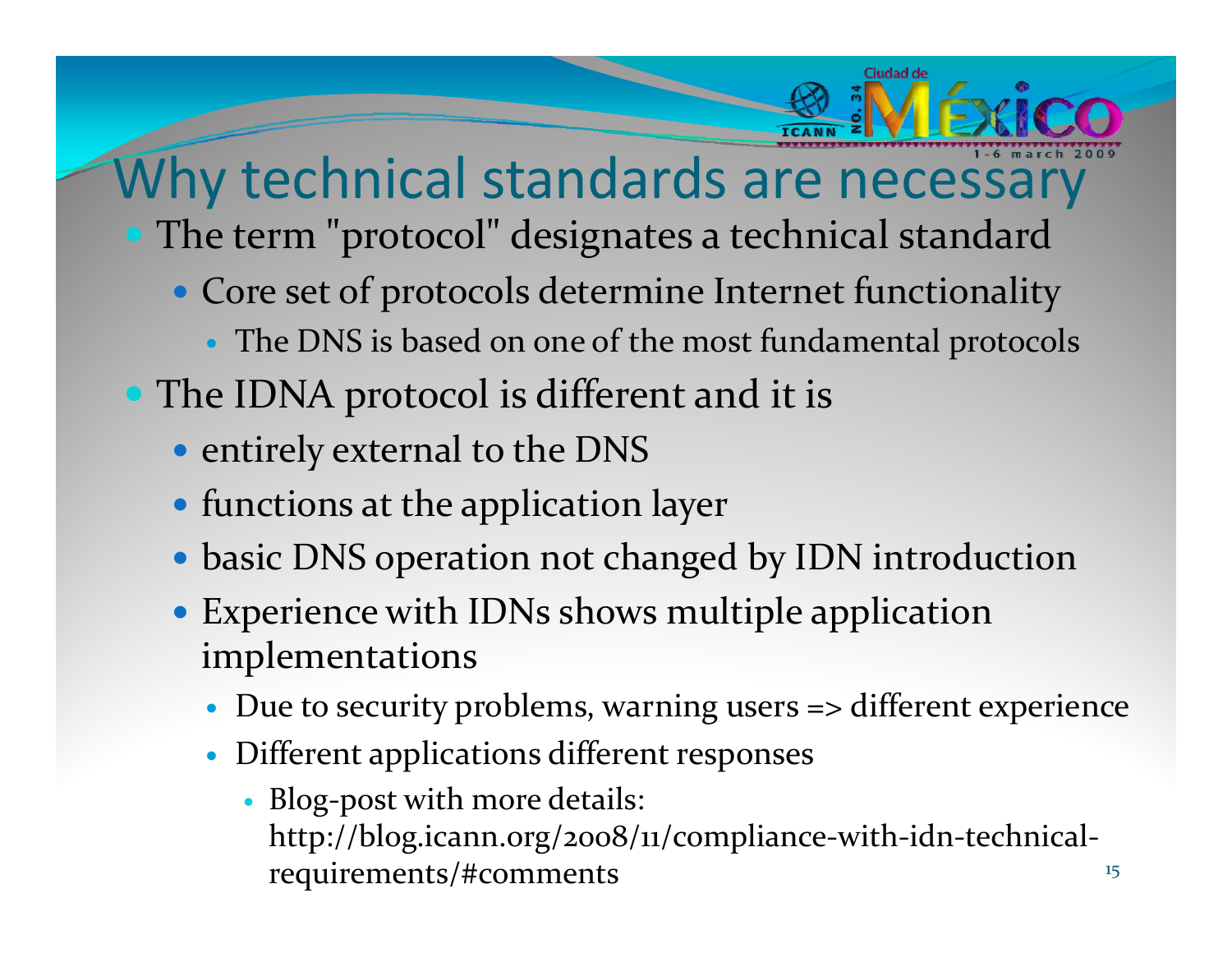# IDNA protocol



- Non-compliance with the IDNA protocol
	- Hurts all IDN registries, not just the non-compliant
		- Applications providers will see further security problems
			- $\bullet\,$  Resulting in more inconsistency at user level
	- IDNA protocol exists but is under revision
		- Unicode version independent
		- $\bullet$ Fixing right‐to‐left script problems
		- Adding characters that previously were not available
			- Such as ZWJ, ZWNJ, Esszett, Final Sigma
	- ICANN standpoint:
		- the preference is that the protocol revision is completed, however if indications show that this is not possible then we will proceed with the existing version of the protocol (potentially with additional precautions for the TLD strings to ensure future compatibility).  $16\frac{1}{16}$